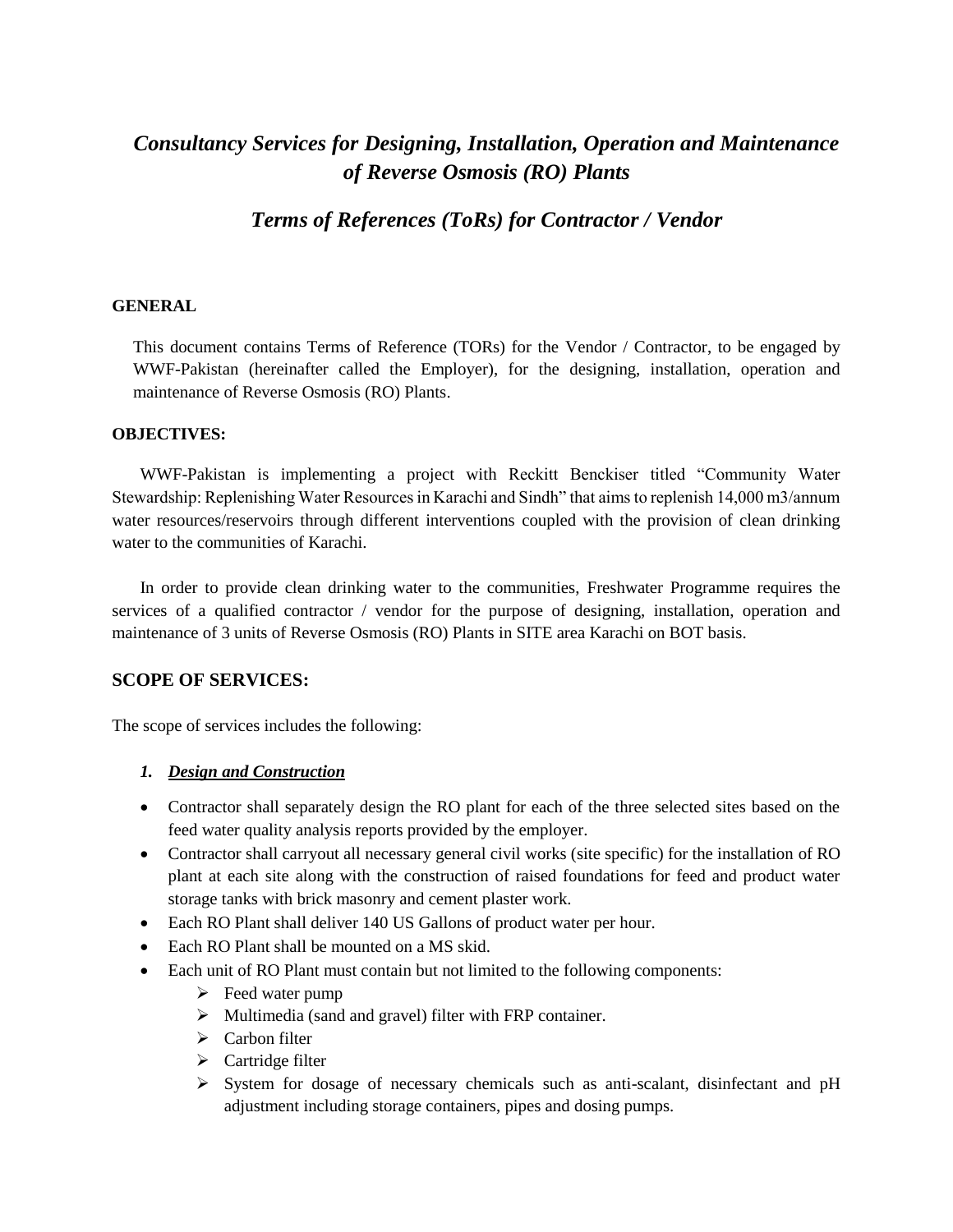- $\triangleright$  Disinfection system
- $\triangleright$  System for dosing necessary nutrients / minerals as per requirement.
- $\triangleright$  Backwashing and Clean-In-Place (CIP) System for whole plant and associated piping.
- $\triangleright$  Pressure gauges for feed and reject lines
- $\triangleright$  TDS monitoring equipment

# *2.* **Procurement and delivery of components / materials**

- Contractor shall procure 2 numbers of PE tanks (food grade Master Tank / Pak Arab / Super Tuff) with a capacity of 2000 Litres for each unit of RO plant for the storage of feed and product water.
- Procurement of all required equipment, materials and components with delivery at site will be the responsibility of contractor.

## *3.* **Installation and Commissioning**

- Contractor shall be responsible for completing in all respects the installation of RO plant at each site.
- Contractor shall make arrangements for the connection of existing bore with feed water storage tank and product water storage tank with the hydrant.
- Completion of all associated Mechanical, Electrical and Plumbing works shall be the liability of contractor.

## *4.* **Operation, Maintenance and Training of community**

- Contractor shall operate each RO plant for a period of 2 weeks in the supervision of qualified technical staff.
- Contractor shall carry out maintenance of each RO plant on regular basis for a period of 3 months.
- Contractor shall rectify all faults that may occur within a period of 3 months in each RO plant on immediate basis through necessary repair / maintenance / replacement of components.
- Complete training regarding operation, maintenance and troubleshooting shall be provided by the consultant to the community.

## **DELIVERABLES**

- Completing the installation and commissioning of 3 units of RO Plants under the supervision of qualified engineers within due time as specified by the employer.
- Delivery of 140 US Gallons of product water per hour by each RO plant.
- Procurement of all components / materials and delivery at sites.
- Construction of foundations and completion of all general civil works as per site and situation requirement.
- Completing all associated Mechanical, Electrical and Plumbing works.
- Provision of required skilled labour and other resources.
- Display of WWF and Reckitt Benckiser logo along with project title and water conservation awareness messages on Stainless Steel plates at each site (2 at each site).
- Provision of all services in accordance with the manufacturer's instructions and industry best practice, including all related tools and labour.
- Following of Health, Safety and Environmental (HSE) protocols.